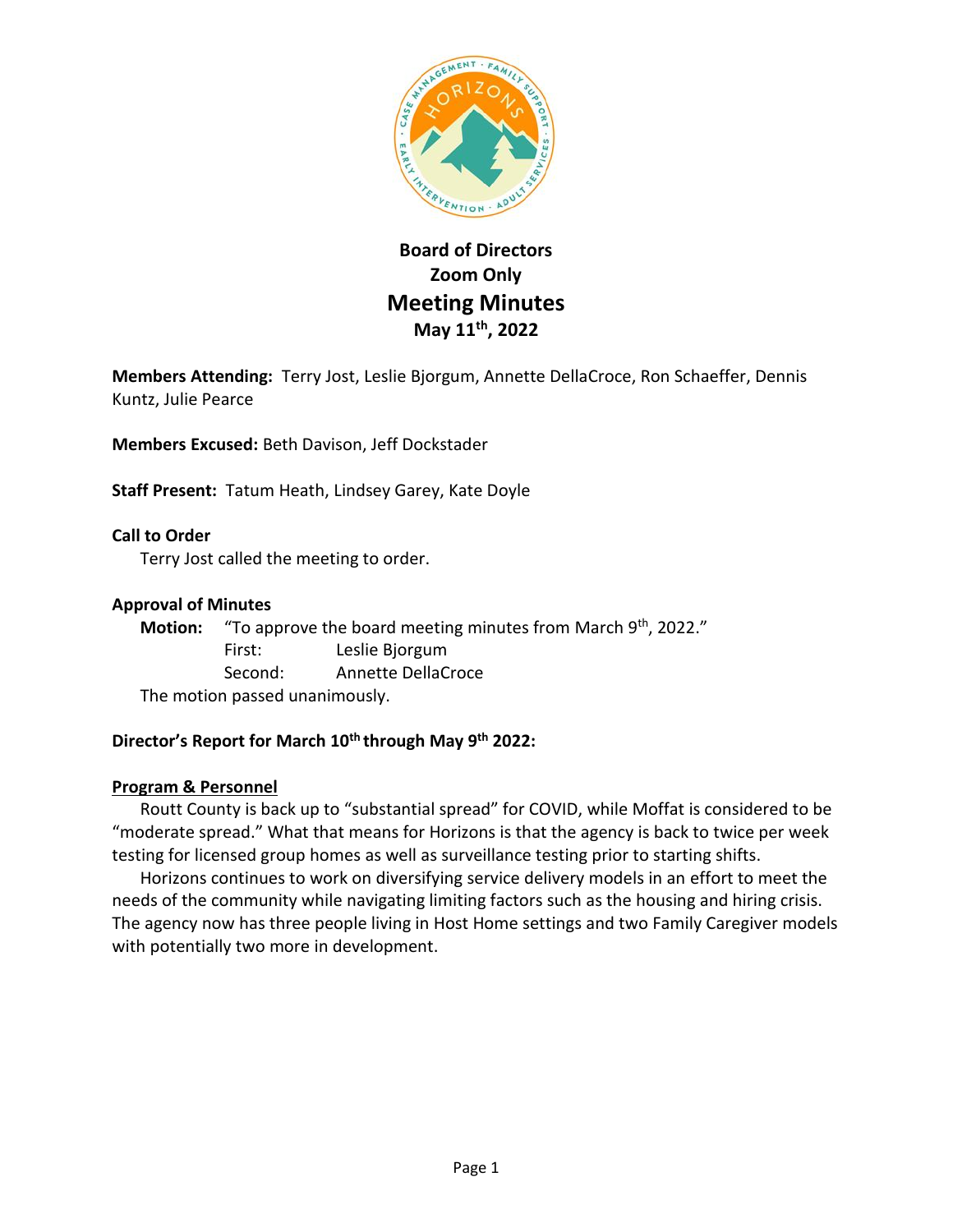For the month of May, the Direct Support Professional of the month is Blake Beh. Blake has been at Horizons for 8 years. She is looking forward to the warmer weather and being able to get outside. She loves biking, backpacking, fishing, and going to the goodwill outlets. Blake's favorite part about working at Horizons is how genuine the people are and getting to take them to the dance theater or the Price is Right.

Bernita Head was the fabulous Direct Support Professional of the month for April. She has been at Horizons for just over a year and loves working one-on-one with the amazing clients and her awesome co-workers. Outside of work, she enjoys spending time with her friends and family and hiking or fishing. Her favorite quote is, "You can't



control how people respond and act but you can control how you act and respond." She's looking forward to summer and warmer days! "Bernita is a CNA and we are very lucky to have her. She is knowledgeable in all things health care and strives to share her knowledge with all her co-workers. Bernita continues to be a great asset to the Horizons team and brings



compassion, care, and fun to the group" - Co-worker.

Ron Schaeffer was kind enough to donate funds to award every Direct Support Professional of the month as well as a year end award. Thank you, Ron.

After more than two years without an indoor social activity, Horizons hosted the Spring Fling party in partnership with the Heart of Steamboat Methodist Church.

People in services and staff danced the evening away after having a delicious meal prepared by staff. Everyone left with a smile and warm heart. A large group of folks from Craig joined the festivities.

Upcoming events that are in the pipeline include Bike Day and The Ability Experience so watch for announcements in the coming weeks.

Case Management is in the process of completing training for the new Care and Case Management system being rolled out by the state. Similarly, Lindsey completed a training for CDASS (consumer directed attendant services and supports).

In March, there was a putt putt golf classic fundraiser, and Horizons was a recipient for a portion of the donations.

There was a booster clinic for clients over 50 or are immune-compromised in Craig on 4/13. In Routt County, Matt at Lyons has agreed to assist with boosters for Steamboat clients.

Tatum joined a Sunrise Review Group with HCPF to discuss regulations for Host Homes.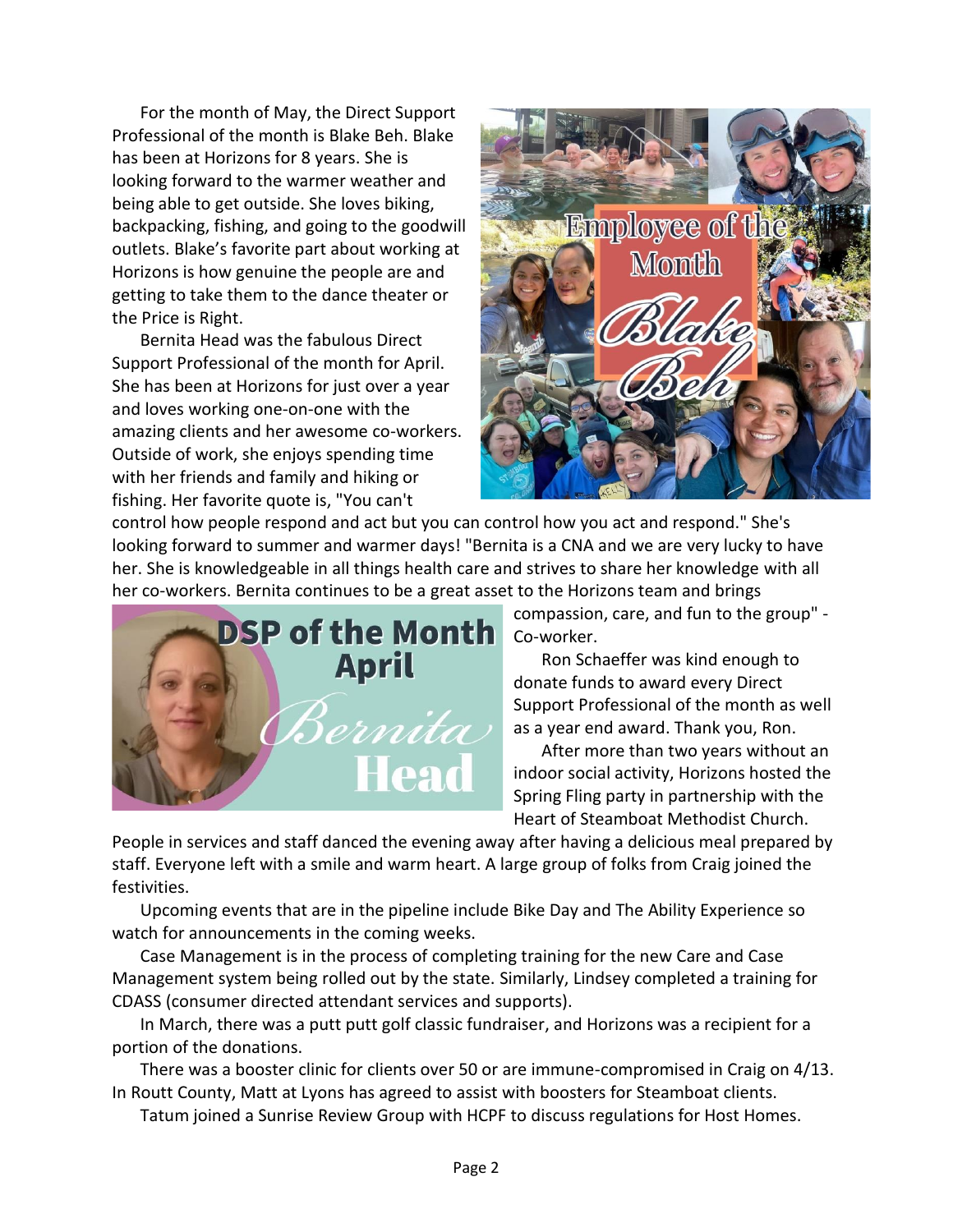There was a Scammer Awareness group meeting with Det. Sam Silva for our staff and people in services.

Tatum, Mike, and Madeline met with the Yampa Valley Sustainability Council to investigate the possibility of a partnership with the recycling depot in Steamboat. As a result, a person in



services will now be working at the new recycling depot near LiftUp.

The Case Management State SLS survey is back and there will be a corrective action plan.

In addition, Health Care Policy and Financing is requiring that all case management agencies complete a new Myers Stauffer time study. However, the turnaround time to complete a very in depth analysis of case management was so short that Alliance came together and submitted a request for an extension. Horizons now has until 06/02 to submit the completed survey.

There was a Horizons' supervisor training on Wednesday 5/04 at 1:30 pm to review some updated HR policies and procedures.

Katie Carroll from Strings reached out to Horizons in an effort to schedule and resume the outdoor sensory concerts in July. They now have a mobile truck that allows them to set up for concerts at various locations.

#### **Resource Development and Public Relations**

On 04/17, there was an article in the Steamboat Pilot highlighting the statewide waiting list for services and the important role of case managers in navigating Medicaid eligibility. Overall, the article was very positive and also discussed some of the efforts of the Yampa Valley Autism Program such as STRIVE. Here is a link to the article:

[https://www.steamboatpilot.com/news/horizons-agencies-work-to-provide-special-needs](https://www.steamboatpilot.com/news/horizons-agencies-work-to-provide-special-needs-services-as-statewide-waitlist-can-extend-for-over-a-decade/)[services-as-statewide-waitlist-can-extend-for-over-a-decade/](https://www.steamboatpilot.com/news/horizons-agencies-work-to-provide-special-needs-services-as-statewide-waitlist-can-extend-for-over-a-decade/)

Horizons qualified for the Yampa Valley Community Foundation's new multi-year grant program. This means Horizons will receive a \$7,500 General Operating grant during the 2022 Grant Cycle without having to apply. If the 2022 year-end reporting meets certain criteria then YVCF will provide another \$7,500 General Operating grant during the 2023 Granting Cycle without requesting an application. They are also featuring Horizons in their annual newsletter. As a side note, they are building their new office space caddy-corner from the Oak Street office.

The Bessie Minor Swift Foundation awarded Horizons \$2,800 for Early Intervention. Moffat County Key Club awarded Horizons \$1,760 for Moffat Day Program supplies.

Horizons applied for and was awarded \$2,500 from the Heart of Steamboat for Moffat and Routt Day Program.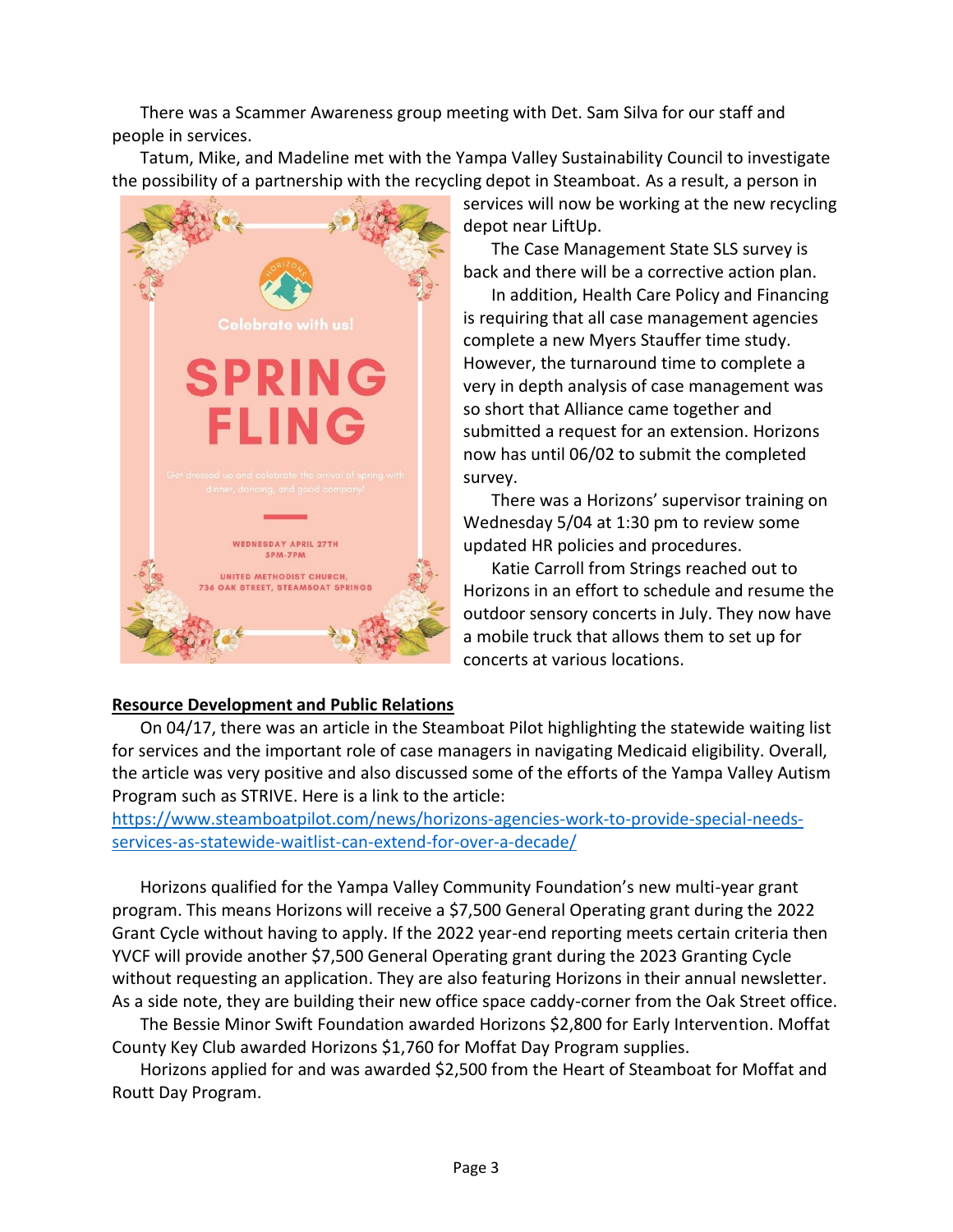A grant for Moffat Adult Program was submitted to UCHealth/Yampa Valley Medical Center Foundation for \$25,000.

Elizabeth interviewed with the Moffat County Key Club for a Day Program grant.

Elizabeth and the Early Intervention team applied for a \$10,000 grant for four EI families whose kids have a rare genetic disorder. This is a new granting foundation called Chive Charities and they will announce funding decisions in late May or early June.

Annual reports were submitted to Moffat County United Way, UCHealth/YVMCF, and the Grand Foundation.

Horizons was awarded \$10,000 from Moffat County United Way for the Moffat Adult Program and \$5,000 from Moffat Human Resource Council for Moffat staff training.

The WZ Giving Circle also fully funded a \$5,000 request on behalf of an Early Intervention family who just went through a series of medical scares with their daughter.

The first series of re-engagement emails were sent to donors who have lapsed in the last 2 years. Those emails had a 65% open rate (the national average is 24%) which is very encouraging. The first quarterly e-newsletter was also sent out which had a 54% open rate and high engagement with the content and links.

A Thoughtful Parenting article highlighting the new CDC updates to the developmental milestones for children 0-5 was published in the Steamboat Pilot on March 28th: [https://www.steamboatpilot.com/news/health/thoughtful-parenting-watching-for-certain](https://www.steamboatpilot.com/news/health/thoughtful-parenting-watching-for-certain-milestones-can-help-track-your-childs-development/)[milestones-can-help-track-your-childs-development/](https://www.steamboatpilot.com/news/health/thoughtful-parenting-watching-for-certain-milestones-can-help-track-your-childs-development/)

#### **State News**

The 2.11% ARPA rate increase went into effect on April 1st for the administrative activities within the CCB Contract. This will continue until the end of July. To further complicate reimbursement rates, a 2% Medicaid increase was approved by the Joint Budget Committee and will into effect on 07/01. So for a month, these rates will overlap.

IDD Awareness Day was a virtual event. Alliance worked to make it a fun and engaging event given the circumstances. There was a red-carpet feature that was meant to get legislators involved and do a short cameo for organizations across the state.

# **Financials**

Tatum presented on the financials through March. Here are the highlights from the variance analysis:

- Day Program \$17k down in Routt, \$10k in Moffat. Routt returning to higher levels. Not quite at pre-pandemic levels, but have done a great job returning to more programming.
- Homes Up \$87k due to APRA and Minimum Wage rate increases; this will continue throughout the remainder of the fiscal year.
- Early Intervention Down \$13k. Slightly down due to staffing changes, but revenue increased in March.
- Supported Living Services and Family Support are up \$20k and Moffat SLS is up \$5k.
- Gov't Grant Support/HUD Up \$76k from Phase 4/Rural Provider Relief Funds.
- Salaries Down \$216k due to continued staff vacancies, notably in Routt Residential.
- Purchased/Medical Up \$19k due to new Host Homes and increased Family Support revenue.
- Insurance Down \$72k, savings in health insurance is due to staff vacancies.